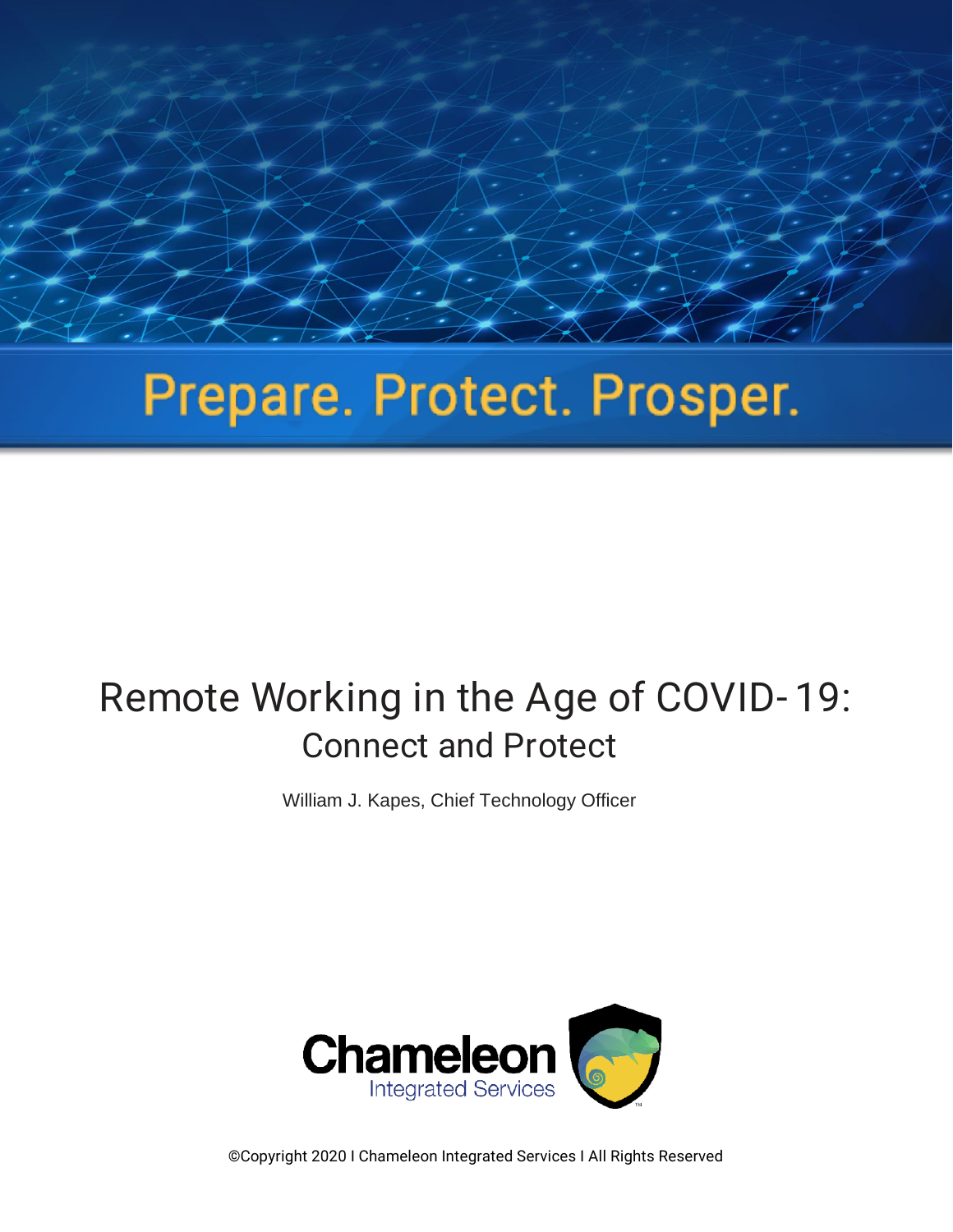#### The Invisible Enemy

We are in a "wartime" environment against an invisible enemy, COVID-19, that is affecting nearly every aspect of business and personal lives. Our motto of "Prepare. Protect. Prosper." has taken on even more importance at Chameleon Integrated Services as we have already adapted our way of doing business to keep our staff safe and healthy and continue to function without interruption as a business with secure information and a widely distributed workforce. We would like to share with you how using readily available and cost-effective technology tools can be help your organization Prepare, Protect, and Prosper during these uncertain times.



#### Collaboration Technologies

Organizations rely on secure and effective communication to move ahead. Being spread out makes this difficult and can erode team dynamics. The first challenge to overcome is face-toface meetings with co-workers, partners and customers at home or in remote locations. Video



conferencing tools allow for easy sharing of documents and virtual face-to-face communications. There are many tools available to do this, and some work better than others. For organizations that rely on classified data, there are no short-term fixes to remedy access issues yet. However, for most organizations dealing with sensitive but unclassified data, this can be handled by using readily available software tools such as VPNs and data encryption on laptops.

#### Access to Applications



Government and private sector businesses depend on data, applications, and communications to keep the organization running. Making data and applications accessible to a geographically dispersed workforce from anywhere and from any device can be best accomplished through migration to the cloud. Chameleon recently unleashed the business potential of a growing construction contractor, Western Specialty Contractors, by migrating underperforming technology into an easy-to-use cloud-based

system that streamlined processes, enabled mobile construction site computing, provided a cohesive strategic dashboard view for company executives, and improved fiscal performance. This system allows them to continue office operations across the country from home, which has improved their efficiency during the coronavirus and enabled work to continue on business planning for when their contractors can get back to construction.

As data speeds continue to increase and more secure government-oriented cloud environments are available, access to the cloud is something organizations can no longer afford to be without. More information and detailed data can be added to applications running in the cloud, while greater security and cost efficiencies can be achieved. Security can also be enhanced through a role-based security framework and identity management tools that ensures end users have access only to the information they are approved for and that an audit trail of their activity exists.